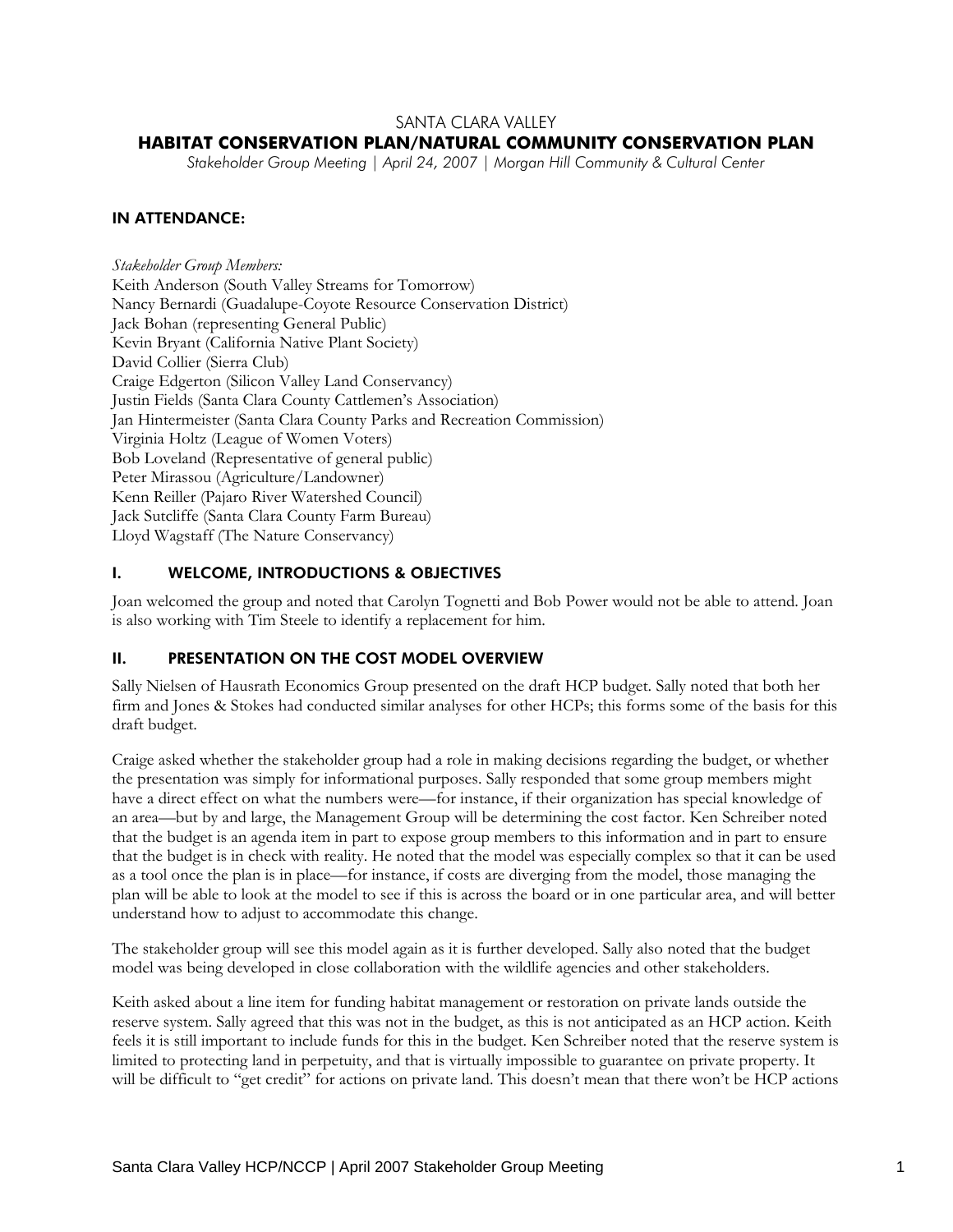on private land or with private landowners, but these actions may not be a part of the formal conservation strategy.

Lloyd noted that an easement was simply a tool to protect land in perpetuity. For today's discussion, it makes sense to exclude actions on private land not protected formally, though this should be revisited once we're actually developing HCP actions.

Sally noted that it would probably not be necessary to do a separate analysis for cost factors of actions on private lands unless the cost was likely to be dramatically different than taking this same action on preserve land.

David Collier wondered how flexible the easement tool is—can it be used, for instance, to guarantee permission to flood or burn an area, with no other rights? Sally noted that the budget model doesn't specify the range of types of easements being considered.

Ken Schreiber noted that the plan should involve some level of public access, perhaps by trails or docent-led activities, the public will be happier with the use of public funds for open space. Ken also noted that he would send the budget spreadsheet out to people to look at to better understand it.

Kenn Reiller asked about collaboration potential with respect to budgeting—for instance, can software be coordinated? Sally noted that they could take budgets from any source and adapt them to yield crucial information (e.g., if an agency knows their budget is \$2 million to manage their land, the consultants can assess how much land and what types of actions, and extrapolate to find an action per acre cost factor).

Ken Schreiber noted that the budget model currently uses a fifty-year permit term. However, this has not yet been determined, and this issue will come back to the stakeholder group. Craige asked if the budget included cost for protection in perpetuity. Yes, it does; the assumption is that there may be an endowment fund that will finance this cost.

Sally will send out the beginning and the assumptions page, which will give stakeholders a sense of the level of detail for cost factor assumptions.

Keith had an additional question: at the end of the plan period, does a partner agency have the option of walking away from the in perpetuity costs? Ken Schreiber believes they cannot do this—the contract commits each partner in perpetuity.

Craige asked whether the agencies and developers had any role in calculating the costs and fees associated with the budget. Are there political decisions to make here, or is the budget being determined independently? Ken Schreiber replied that it's not safe to assume that any particular interest group is "on board" yet, but many groups may have interest in looking at the numbers to understand where they came from.

#### III. PRESENTATION ON THE FUNDING BASE ANALYSIS

Sarah Graham of MuniFinancial presented on the analysis of potential funding for the HCP. Keith asked who MuniFinancial reported to. Their contract is with Santa Clara County, and Hausrath is a sub to MuniFinancial. They are responsible for the funding and financing side.

Keith asked whether specific funds like the Water District's enhancement fund, etc., were included in the list of potential funding sources. No, not specifically—but there's a general category to cover available local resources.

Sarah will present on specific funding alternatives today, but will discuss the broader alternatives at later points in the process. The comprehensive list includes funding and financing strategies.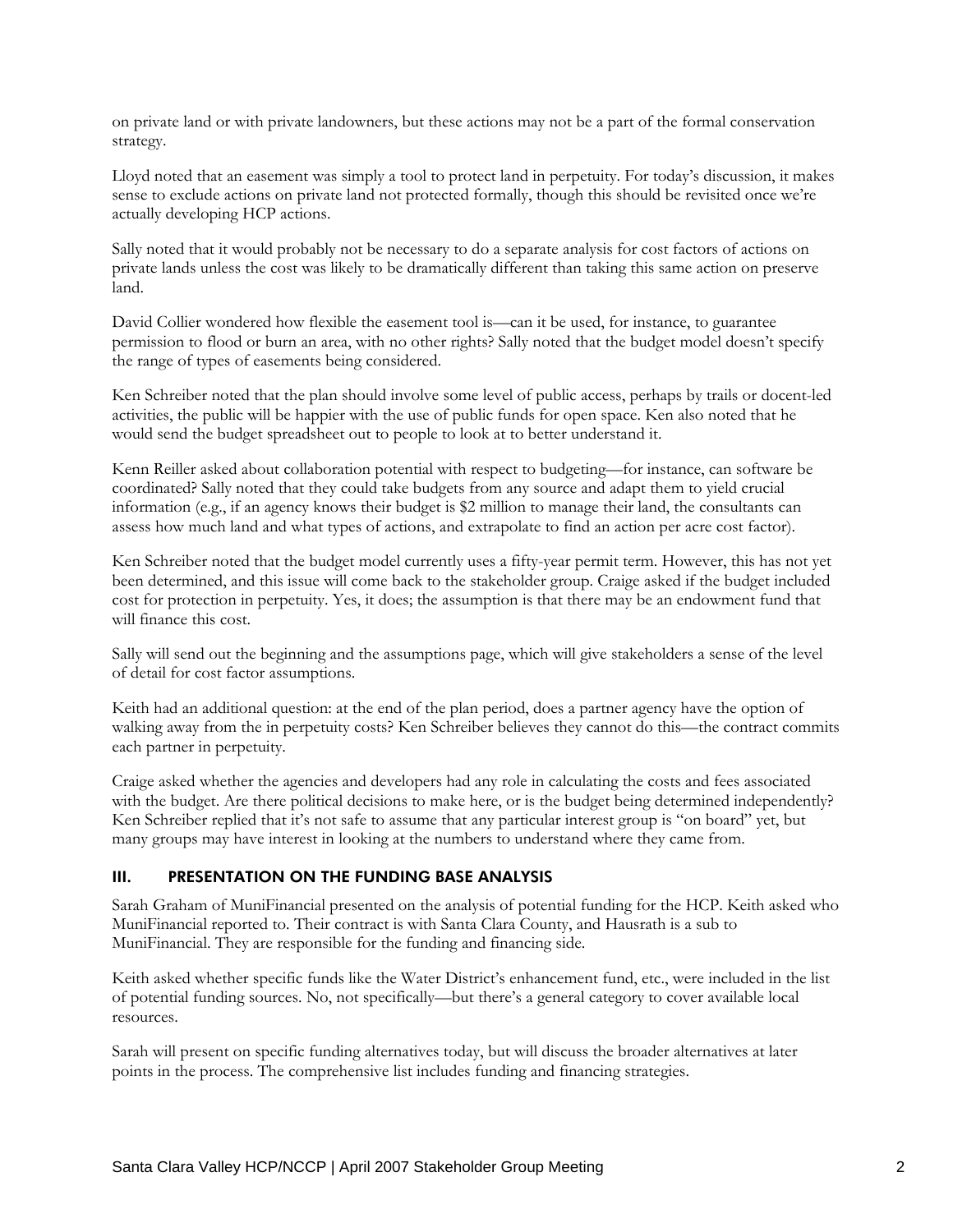Craige asked why easements were listed as a funding source. This is because land with an easement may pass into the preserve category, and thus may generate funds in that context. In select cases, there may also be an endowment associated with an easement. Costs commonly include funding for an endowment.

Ken Schreiber noted that the Open Space Authority had a special assessment approved by the voters, and it was challenged. It is now in the State Supreme Court, where there is no requirement to examine it in a timely manner, so it may be some time before this is reviewed. Virginia clarified that there are two special assessment districts—one has already been tested in the courts and found successful.

Jack Sutcliffe noted that there was an extensive range of potential fees—does MuniFinancial have a sense of where the Santa Clara plan might fall? Sally's team is currently working on the cost, while MuniFinancial is looking at the funding. They need to bring these two ends together before they can identify these conclusively. This will likely come to the Stakeholder Group on June 26<sup>th</sup>. Keith asked if this meant that there would be an impact assessment ready by then as well, since we will need to know the magnitude of the mitigation. This is scheduled to come to the Stakeholder Group in May and June.

Lloyd noted that it might be time to bring the Coyote Valley Specific Plan (CVSP) back into the conversation, since this is a sizable chunk of land. Ken Schreiber asked that the group wait for Darryl Boyd to return to the room to discuss this. After Darryl returned, Lloyd continued by noting that the CVSP might have been a valuable tool but it's now off the table. Darryl noted that the CVSP still needs to mitigate its impacts, so they may be interested in coordinating those efforts in some manner.

Lloyd asked how economic incentives might fit into this picture. MuniFinancial hasn't looked at this closely yet, although they have consulted with the Water District on existing funding programs. Lloyd suggested that water management and incentives be closely considered.

Jan wondered about the restrictions on state and federal funding. These restrictions come from the state and federal governments, since they do not allow use of their funds for mitigation. Thus, other revenue streams are more useful since they can be used for whatever's most appropriate.

David Collier wondered about a program in Chicago where farmers allowed their land to go fallow and could gather additional funds by using the land as carbon-based units for carbon offsets. Could this be used as part of a cap and trade program?

Craige noted that this might have negative consequences—it's not necessarily a clear win. David Collier suggested that perhaps any funding from the cap program could be applied to protecting new lands outside of the original time of the HCP.

Craige also asked that the Integrated Regional Watershed Management Plan on the Pajaro River be included as a model.

Keith asked whether the funding could accommodate a decision to, say, operate Pacheco Reservoir in perpetuity. This might fall under an indirect payment or activity that contributes to revenue. These are difficult to quantify, but MuniFinancial is attempting to include them in the funding model.

# IV. COYOTE VALLEY SPECIFIC PLAN: EIR UPDATE

Darryl Boyd gave an update on the Coyote Valley Specific Plan. The public comment period on the EIR has been extended by 30 days. There is an upcoming public meeting on May 2nd at 3 pm at the Camden Community Center. The early time is to accommodate agency staff. He encouraged stakeholders to review the document, which is available on the project website. Information regarding the public meeting is also available online.